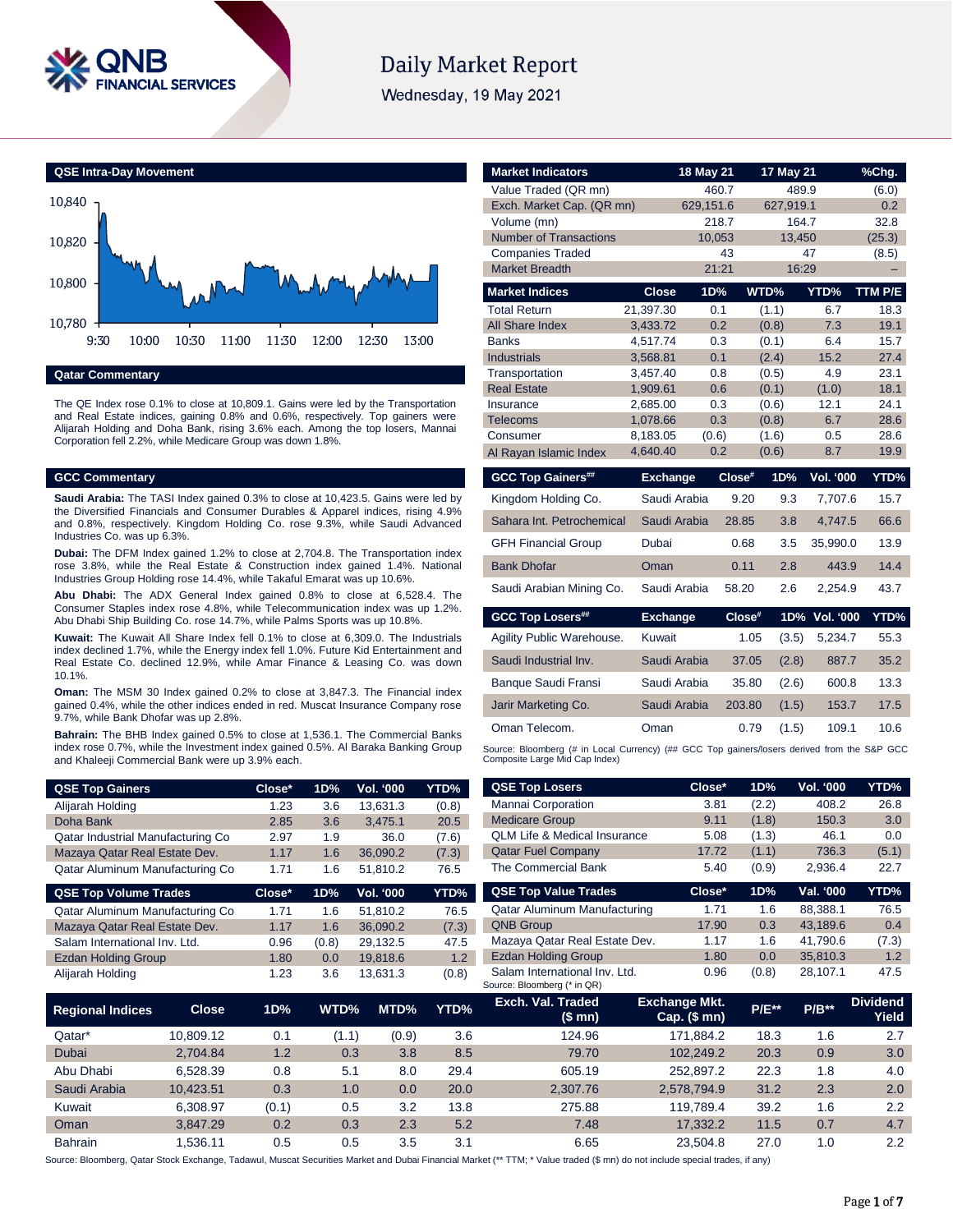### **Qatar Market Commentary**

- The QE Index rose 0.1% to close at 10,809.1. The Transportation and Real Estate indices led the gains. The index rose on the back of buying support from Qatari, GCC and Arab shareholders despite selling pressure from Foreign shareholders.
- Alijarah Holding and Doha Bank were the top gainers, rising 3.6% each. Among the top losers, Mannai Corporation fell 2.2%, while Medicare Group was down 1.8%.
- Volume of shares traded on Tuesday rose by 32.8% to 218.7mn from 164.7mn on Monday. However, as compared to the 30-day moving average of 291.6mn, volume for the day was 25% lower. Qatar Aluminum Manufacturing Co. and Mazaya Qatar Real Estate Development were the most active stocks, contributing 23.7% and 16.5% to the total volume, respectively.

| <b>Overall Activity</b>        | Buy %*   | Sell %*  | Net (QR)         |
|--------------------------------|----------|----------|------------------|
| Qatari Individuals             | 50.83%   | 51.06%   | (1,091,225.8)    |
| <b>Qatari Institutions</b>     | 13.54%   | 10.99%   | 11,745,609.6     |
| Qatari                         | 64.37%   | 62.06%   | 10,654,383.8     |
| <b>GCC Individuals</b>         | 0.49%    | 0.55%    | (264, 939.8)     |
| <b>GCC</b> Institutions        | 0.65%    | 0.38%    | 1,218,012.9      |
| <b>GCC</b>                     | 1.14%    | 0.93%    | 953,073.1        |
| Arab Individuals               | 15.22%   | 12.46%   | 12,692,316.2     |
| <b>Arab Institutions</b>       | $0.00\%$ | $0.00\%$ |                  |
| Arab                           | 15.22%   | 12.46%   | 12,692,316.2     |
| <b>Foreigners Individuals</b>  | 4.20%    | 4.19%    | 58,510.7         |
| <b>Foreigners Institutions</b> | 15.08%   | 20.36%   | (24, 358, 283.8) |
| <b>Foreigners</b>              | 19.28%   | 24.55%   | (24, 299, 773.2) |

Source: Qatar Stock Exchange (\*as a % of traded value)

# **Earnings Releases**

| Company                                                | <b>Market</b> | <b>Currency</b> | Revenue (mn)<br>1Q2021 | % Change<br>YoY | <b>Operating Profit</b><br>(mn) 1Q2021 | % Change<br>YoY | <b>Net Profit</b><br>(mn) 1Q2021 | $\frac{9}{6}$<br><b>Change</b><br>YoY |
|--------------------------------------------------------|---------------|-----------------|------------------------|-----------------|----------------------------------------|-----------------|----------------------------------|---------------------------------------|
| Baazeem Trading Co.                                    | Saudi Arabia  | <b>SR</b>       | 79.8                   | $-1.3%$         | 11.3                                   | 6.5%            | 9.8                              | 9.9%                                  |
| Al Abdullatif Industrial<br>Investment Co.             | Saudi Arabia  | <b>SR</b>       | 154.1                  | 15.6%           | 2.8                                    | N/A             | (4.4)                            | N/A                                   |
| Al Kathiri Holding Co.                                 | Saudi Arabia  | <b>SR</b>       | 35.2                   | 37.7%           | 4.5                                    | 10.7%           | 4.2                              | 15.7%                                 |
| <b>National Metal Manufacturing</b><br>and Casting Co. | Saudi Arabia  | <b>SR</b>       | 65.3                   | $-18.0%$        | (5.3)                                  | N/A             | (7.1)                            | N/A                                   |

Source: Company data, DFM, ADX, MSM, TASI, BHB.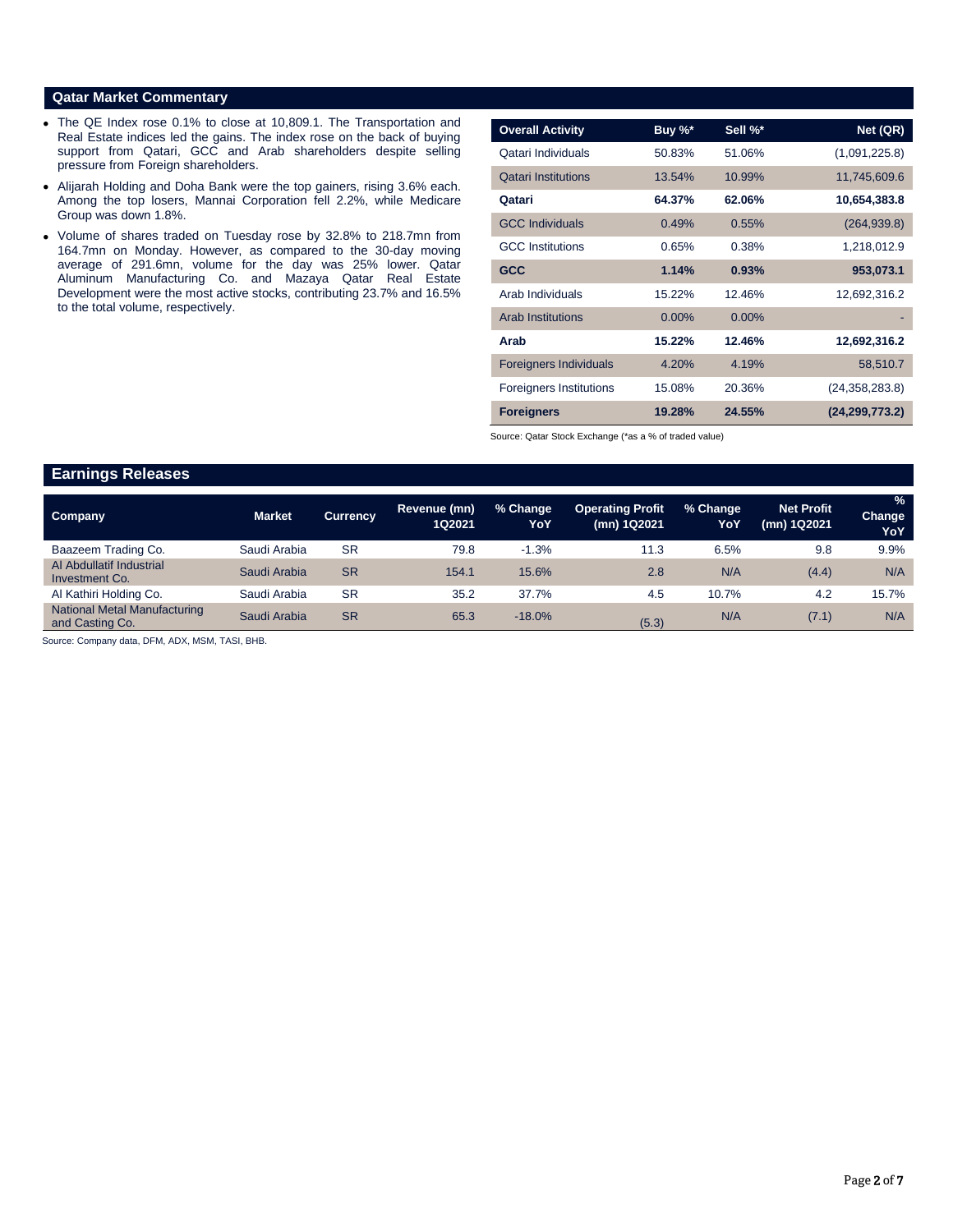### **News**

- **Qatar**
- **IIF: Qatar well set for post-pandemic rebound –** Qatar is well positioned for post-pandemic rebound with a "modest" economic recovery expected this year due to its "sound" fiscal footing, which helps it in preserving the public wealth, according to the Washington-based Institute of International Finance (IIF). "We expect modest economic recovery in 2021 with real GDP growing by 3.2%, following a contraction of 3.7% in 2020," the IIF said in a report. The recovery would be supported by the strengthening of oil and gas prices, the revival in domestic demand on the back of the progress made in vaccination, and the positive change in the geopolitical situation in the Gulf region, it said. The hydrocarbon GDP is expected to rebound to 2.9% this year and further to 3.4% in 2022 and the nonhydrocarbon is slated to expand to 3.3% in 2021 and 4.4% the subsequent year. The strengthening of the overall economic growth in 2022 will be supported by "significant" increase in gas production and the projected substantial increase in tourist receipts for the FIFA World Cup (scheduled for November 21- December 18, 2022), it said. In this regard, the economic thinktank highlighted that Qatar is seeking to cement its position as the world's second-largest gas exporter and the largest exporter of LNG or liquefied natural gas, given its massive reserves and surging global demand. (Gulf-Times.com)
- **IIF: Foreign perceptions of Qatar's financial situation remain 'upbeat'–** Foreign perceptions of Qatar's financial situation remain "upbeat" in view of the strong demand for its bonds and the non-resident capital inflow will remain "high" around \$21bn this year, according to the Washington-based Institute of International Finance (IIF). Moreover, changing the law to allow foreigners to buy real estate in Qatar and allowing them to own businesses without a local partner will also encourage FDI or foreign direct investment in the non-energy sectors, the IIF said in its latest report. "The \$10bn international bond issuance at favorable terms in April 2020 allowed the government to cover most of its external financing needs. Nonresident capital inflows will remain high around \$21bn in 2021, driven by loans to government related-entities and a significant increase in non-resident deposits," it said. The report also found the relatively low EMBIG (emerging markets bond index) spread of 51bps (basis points) for the Qatari bonds as one of the reasons for the upbeat foreign perceptions. The resident capital outflows from Qatar will increase to around \$26bn, consisting largely of investments by the Qatari sovereign wealth fund in foreign equities, hedge funds, fixed income securities, and minority shares in global companies, it said. The public foreign assets (official reserves + the foreign assets of the Qatar Investment Authority) will increase to about \$362bn (214% of GDP), the report said. IIF also said the Covid-19 has accelerated the digital transformation that is already underway in Qatar, which has limited the health impact of the pandemic, thanks to its relatively young population and a range of containment measures. (Gulf-Times.com)
- **QIA said to mull injecting HSBC headquarters into Singapore REIT –** Qatar Investment Authority is in talks to inject HSBC Holdings Plc's London headquarters building into a planned property trust being listed by City Developments Ltd., people with knowledge of the matter said. The potential deal would boost the value of the real estate investment trust portfolio to 1.8bn Pounds (\$2.6bn) from 600mn Pounds, said the people, who asked not to be identified as the information is private. The Gulf sovereign wealth fund and the Singaporean homebuilder aim to raise 500mn Pounds from an initial public offering of the sterling-denominated REIT, the people said. The IPO could take place in the city-state as soon as the third

quarter, they said. Deliberations are ongoing and there is no certainty that a deal will proceed, said the people. A representative for City Developments declined to comment. A representative for QIA did not immediately respond to requests for comment. (Bloomberg)

- **Central banks looking to go green in climate change fight –** No longer is climate change a debatable problematic with some research models suggesting up to a quarter of global GDP currently around \$80tn - could be lost if no action is taken to reduce carbon dioxide emissions. Across the world, central banks, policymakers, and investors are waking up to the compelling reality. For sure, central banks are the most powerful financial institutions in the world. Now they are increasingly looking to play a key role in mitigating the impact of rising sea levels, more wildfires, and bigger storms that could cause shortages leading to a rise in inflation. Central banks have responded to COVID-19 with record stimulus. Qatar Central Bank Governor HE Sheikh Abdullah bin Saoud Al-Thani said the policy response to the pandemic should turn out to be the blueprint for climate protection policies as well. Central banks are increasingly interested in environmental, social, and governance (ESG) principles, with 43% of respondents to an HSBC survey saying they'd bought green bonds. The survey carried out between February and April found that officials at 57 central banks, with assets worth \$3.8tn, were either already factoring ESG criteria into decision-making or were considering doing so. (Gulf-Times.com)
- **Qatari company eyes to coop with Uzbekistan in creation of modern greenhouses –** Qatari Al Qamra Holding is interested in the implementation of investment projects in Uzbekistan in the field of agriculture and animal husbandry through the implementation of joint projects in the creation of modern greenhouses, Trend reports citing Uzbek embassy in Kuwait. According to the information, an online meeting was organized between representatives of the Ministry of Agriculture of Uzbekistan and the Qatari company Al Qamra Holding with the support of the Embassy of Uzbekistan in Kuwait. (Bloomberg)
- **S&P revises Sharq Insurance outlook to Stable; Affirms 'BBB' Rating –** S&P Global Ratings revised its outlook on Sharq Insurance to stable from negative. At the same time, we affirmed our 'BBB' issuer credit and insurer financial strength ratings on Sharq. The outlook revision reflects our view that the downside risks we previously incorporated in our assessment of Sharq's creditworthiness have substantially abated. Although Sharq's top and bottom line performance will likely remain volatile due to its small size and the competitiveness of the Qatari insurance market, we do not think it will weaken the insurer's strong capitalization. The new management team is also working to gradually resolve deficiencies in corporate governance and will focus its efforts on expanding the business profitably. Moreover, we think risks of negative developments in credit quality at the wider group level have diminished. (Bloomberg)
- **Female business leaders optimistic about economic growth –** Female business leaders from various industries in Qatar are optimistic about the local and global economic recovery from the COVID-19 pandemic within the next one to two years, according to KPMG's 'Global Female Leaders Outlook 2021 Qatar Edition' report which was released recently. The report, which also included 'Featured Interviews Outlook' with a number of female leaders from Qatar, highlighted that women leaders are embracing the changes related to COVID-19, and are still being realistic about what the new reality holds for their organizations. According to Sheikha Alanoud bint Hamad Al Thani (picturedleft), Managing Director of Business Development at QFC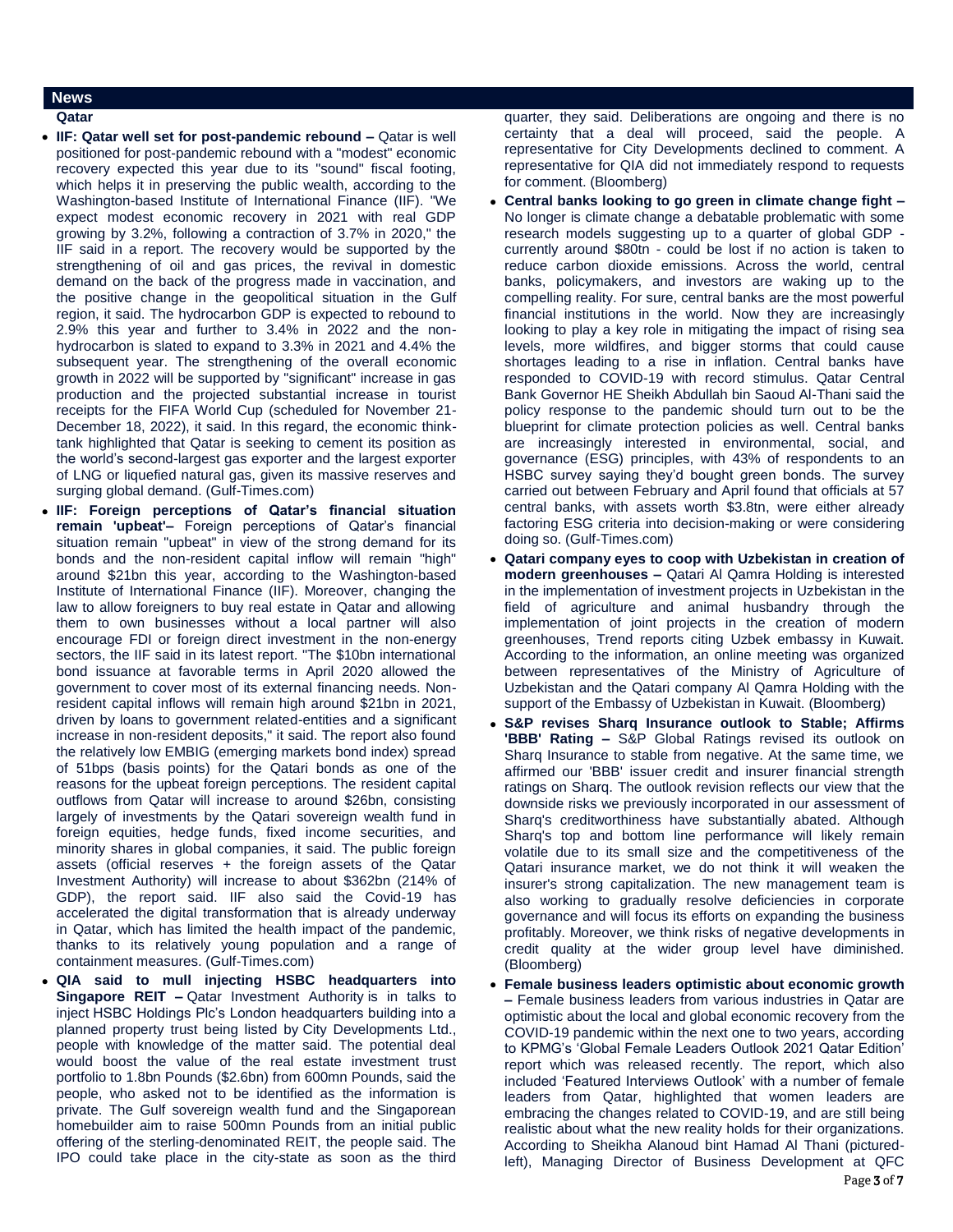Authority, the largest impact of the COVID-19 pandemic on customers and the workforce in Qatar's financial services industry has been the aggressive rollout of digitalized services. (Peninsula Qatar)

 **For LNG developers, another year of canceled projects –** This week's decision by Australia's Woodside Petroleum Ltd to pull out of a big Canadian liquefied natural gas (LNG) project was the latest blow to a sector that has been heralded for its growth prospects worldwide. Demand for super-cooled LNG has surged in recent years as large energy-consuming nations like China and India wean themselves off dirtier coal. Demand is expected to keep hitting fresh highs, but three North American projects have stopped development in the past few months, as customers remain hesitant to sign long-term purchase agreements needed for financing. LNG terminals, where gas is cooled into a liquid for shipping via tanker, take roughly four years to build. Investors in new projects are wary of oversupply in coming years after Qatar Petroleum, the world's biggest and lowest-cost LNG producer, announced big expansion plans in February. To be sure, there are still a dozen North American projects in the works that could decide to kick off construction later this year. But that's no different from 2020 and 2019, when numerous projects were delayed or killed. Only one project started construction in 2020. (Reuters)

### **International**

- **Surging lumber prices weigh on US homebuilding –** US homebuilding fell more than expected in April, likely pulled down by soaring prices for lumber and other materials, but construction remains supported by an acute shortage of previously owned homes on the market. The plunge in homebuilding reported by the Commerce Department was concentrated in the single-family housing market segment. The number of houses authorized for construction but not yet started increased to the highest level since 1999, suggesting hesitancy on the part of builders. Housing starts tumbled 9.5% to a seasonally adjusted annual rate of 1.569mn units last month. Data for March was revised lower to a rate of 1.733mn units, still the highest level since June 2006, from the previously reported 1.739mn units. Economists polled by Reuters had forecast starts would fall to a rate of 1.710mn units in April. Starts surged 67.3% on a year-on-year basis in April. Groundbreaking activity dropped in the Midwest and the densely populated South, but rose in the Northeast and West. (Reuters)
- **1Q2021 upside surprises brighten Central Europe's recovery outlook –** Central Europe's economies surprised on the upside in the first quarter, data showed, with industry buoying activity through COVID-19 lockdowns and helping prime a recovery that analysts said could be stronger than expected. The Slovak economy recorded year-on-year growth of 0.3% after four consecutive quarters of decline while Romania's gross domestic product hit pre-COVID levels, analysts said. In Hungary, where the central bank has joined Czech rate setters in flagging a possible interest rate hike this year, GDP shrank by an annual 2.3%, less than forecast, and bounced 1.9% from the last quarter of 2020. Bulgaria's economy contracted 1.8% on an annual basis, a slower pace than the previous quarter's drop, while Romania's economy shrank 0.2% but showed a regionleading quarterly gain of 2.8%. The preliminary data comes after Poland last week reported a 1.2% year-on-year contraction for the first quarter while the Czech economy eased 2.1%. Capital Economics said Hungary and Romania outperformed the region when looking at quarterly developments and the latter was the most advanced in recovery so far, with other economies still below pre-pandemic levels. Only the Slovak and Czech economies slipped on a quarterly basis. "Conditions are in place for a strong regional recovery in the second half of this year and

into 2022," it said. Central European countries, geared strongly to the auto industry, contracted sharply last year after factory shutdowns at the start of the pandemic. The region was hit again in the first quarter by a spike in COVID-19 infections and deaths and as lockdown restrictions hammered the retail and hospitality sectors. (Reuters)

- **UK jobless rate falls again, hiring up as lockdown eases –** Britain's unemployment rate fell again to 4.8% between January and March, when the country was under a tight lockdown, and hiring rose further in April, according to data that showed employers gearing up for the easing of curbs. Economists polled by Reuters had expected the rate to hold at 4.9%, and the reading added to signs that the labor market will escape the severe hit feared at the onset of the coronavirus pandemic, thanks mostly to government jobs subsidies. Some of the fall in the unemployment rate - the third in a row - was due to a rise in people not looking for work, with inactivity rate among men hitting a record high, echoing a pattern seen during Britain's first lockdown last year. But analysts said the data showed the labor market was preparing for the end of many of the curbs imposed by Prime Minister Boris Johnson in January, thanks to the country's swift COVID-19 vaccination program. "As the economy prepares to re-open fully and economic activity picks up, businesses have increased their hiring to meet the rise in demand," Yael  Selfin, chief economist at KPMG UK, said. The unemployment rate was likely to peak at 5.9% in the three months to December, after a jobs furlough program ends in September, she said. The number of people in employment in the first three months of 2021 jumped by 84,000, the first increase since the pandemic hit Britain and a bigger rise than the Reuters poll forecast of a 50,000. Those classed as unemployed fell by 121,000. (Reuters) **Regional**
- **GPCA: GCC pushing ahead with plans to be world's 'top green hydrogen producer' –** The GCC region is already pushing ahead with plans to be the world's "top green hydrogen producer", Gulf Petrochemicals and Chemicals Association (GPCA) has said in a report. Thanks to rapidly declining renewable energy costs and technological advances, hydrogen can become the medium of choice for transporting cheap clean energy across the globe. The growing importance of hydrogen is part of a broader trend toward decarbonization that the Covid-19 pandemic has accelerated, by reducing hydrocarbon demand sustainability, GPCA said. "The regional chemical industry is well positioned to capture the hydrogen opportunity that lies ahead and become a leading producer and exporter of blue and green hydrogen," GPCA noted. "Thanks to its abundant supply of natural gas, low cost of capital, existing industrial capacity, as well as geographical proximity to growth markets, the Arabian Gulf region can emerge as a world-leader in the clean energy transition," GPCA noted. The role of hydrogen in the energy transition is increasingly being seen as a necessity as the world is starting to transition to a cleaner and more sustainable energy system. In an effort to decarbonize the world, hydrogen can play a powerful role in enabling the transition as it offers clean, sustainable, and flexible options for overcoming multiple obstacles that stand in the way of a resilient low-carbon economy. Being the lightest element on the periodic table, hydrogen's unique properties make it a "powerful enabler" for the energy transition, with benefits for both the energy system and end-use applications. These benefits play an important role in decarbonizing major sectors of the economy. (Gulf-Times.com)
- **ASI: Modest 2021 GCC recovery forecasts drive diversification strategies –** Modest 2021 recovery forecasts for the GCC have increased the focus on diversification from the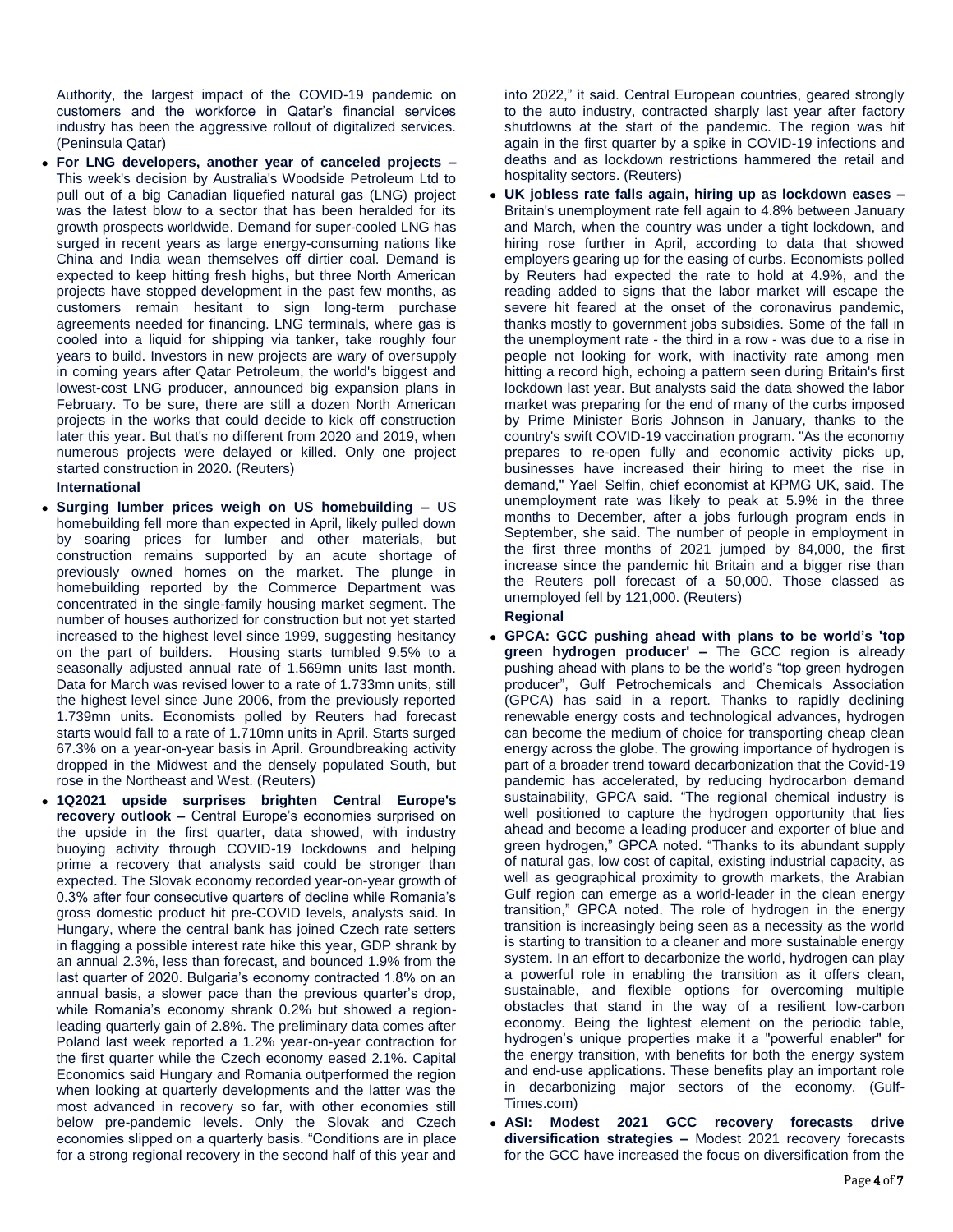hydrocarbon sector, potentially opening up some less traditional growth opportunities, according to Aberdeen Standard Investments (ASI). The International Monetary Fund (IMF) and S&P Global Ratings, among others, expect to see a gradual recovery across the region, with real GDP growth to be around 2.5% this year after the contraction of about 6% in 2020. Many GCC governments, ASI noted, are now pursuing reforms largely based on diversifying revenue away from the volatile hydrocarbon sector and improving the efficiency of state spending. Investment experts at ASI believe this is fostering increased investment in areas such as financial and educational technology, which could offer new investment options. Head (Middle East and Africa) for ASI, Edris Alrafi said, "Following the crash in oil prices in 2020, we are seeing a far-reaching transition among national oil companies in the GCC. This activity ranges from new strategies to diversify and decarbonize their activities and digitalization of operations and services, through to automation of cybersecurity as part of a focus on asset integrity within the region's oil and gas sector." Investment experts at ASI are positive about the potential for tech-led growth across the region, based on investments in and the effective deployment of advanced technologies such as artificial intelligence, smart sensors, robotics and advanced material. The expanding fintech influence across the region is also continuing to gather momentum. The most likely areas expected to benefit from this flurry of activity are remittances, banking penetration and the security of transactions. (Gulf-Times.com)

- **Saudi to invest \$1bn to support Africa's post-pandemic recovery –** Saudi Arabia will support African countries with investments and loans worth about \$1bn this year to help their economies recover from the COVID-19 pandemic, crown prince Mohammed bin Salman said on Tuesday. "Saudi Development Fund will carry out future projects, loans and grants worth three billion riyals, or around \$1bn, in developing countries in Africa this year," Prince Mohammed said in a televised speech to a debt relief conference in Paris. He also said the kingdom's sovereign wealth fund, the Public Investment Fund (PIF), had invested around \$4bn in the energy, mining, telecoms, food and other sectors in Africa and that it would continue to look for opportunities in other sectors in the continent. (Reuters)
- **Saudi ultra-luxury project may raise up to SR10bn in 2022 –** Saudi Arabia's ultra-luxury Amaala tourism project may raise up to SR10bn next year as the Kingdom presses on with Crown Prince, Mohammed bin Salman's program to diversify the economy. Amaala, on the northwestern coast of Saudi Arabia, will not tap markets until next year, Chief Executive Officer, John Pagano said on the sidelines of Arabian Travel Market in Dubai. The numbers have not yet been finalized, with the amount of debt likely to be in the "range" of 5-10 billion, he said. The company has awarded more than SR3bn in contracts. Opening up to tourism is one of the ways Saudi Arabia intends to diversify its economy away from oil. Its other ambitious projects include an entertainment hub near the capital, and a new city in the north-west called Neom that is expected to cost \$500bn to build. (Bloomberg)
- **UAE awards local firm ADSB \$950mn naval patrol vessel contract –** The UAE has signed a \$950mn contract with Abu Dhabi Ship Building (ADSB) to manufacture four new patrol vessels for the Gulf Arab state's navy, ADSB said on Tuesday. The Falaj 3-class Offshore Patrol Vessel contract was ADSB's largest ever order, which Chief Executive, David Massey said gave it a sustainable and profitable future for the next five years. ADSB will build all four hulls in Abu Dhabi, the UAE capital, and is responsible for integrating systems, he said. Massey told Reuters ADSB first entered into talks with the UAE for the vessel contract six years ago and that over the past two years

the sides had been negotiating the terms of the award. ADSB was also in talks with the UAE for several upgrade and refit awards and was hopeful it would announce later this year or early next year an export deal for smaller vessels, he said. ADSB, 40% owned by state defense conglomerate EDGE and 10% owned by the Abu Dhabi government, has built Baynunahclass corvettes for the UAE navy, the last of which it said was delivered in 2017. (Reuters)

- **Dubai targets over 5.5mn overseas tourists this year –** Dubai expects to attract over 5.5mn overseas visitors this year, hopeful that new markets can help make up for the loss of visitors from key places where travel is restricted. Dubai had 5.5mn overseas visitors last year, when the tourism sector was pummeled by the coronavirus pandemic. In 2019, 16.7mn tourists visited. Visitors from India, traditionally Dubai's top source market, are largely banned from the UAE due to the latest outbreak in the South Asian nation. Meanwhile, the UK, Dubai's third biggest source market in 2019, has barred direct flights and requires travelers from the UAE to hotel quarantine. But Dubai Tourism Chief Executive, Issam Kazim said visitor numbers from newer markets in Europe, Africa and the Commonwealth of Independent States (CIS) were performing well. "All of these markets will start to add up and hopefully fill the gaps and give us a much stronger foundation to build a confident rebound going forward," he told Reuters at the Arabian Travel Market in Dubai. (Reuters)
- **Emirates REIT proposes to amend terms of \$400mn Sukuk –** Dubai-listed Emirates REIT, a Shari'ah-compliant real estate investment trust, has offered holders of its \$400mn Sukuk, or Islamic bonds, to exchange their notes for a new instrument, according to a statement. The proposal would see holders exchange unsecured Sukuk with secured ones. The company is also looking to extend its credit maturity as it aims to improve its balance sheet after the impact of the COVID-19 pandemic on its operations. The company last year appointed Houlihan Lokey to advise its board on a strategic review of the fund. (Reuters)
- **ADNOC invests \$318mn to connect smart wells at Bu Hasa –** The Abu Dhabi National Oil Company (ADNOC), announced, an investment of up to \$318mn to connect newly drilled smart wells to the main production facilities at Bu Hasa, which will sustain production capacity of 650,000 bpd at ADNOC's largest onshore asset. The engineering, procurement and construction (EPC) contract has been awarded in two packages by ADNOC's subsidiary, ADNOC Onshore. Package 1 is valued at up to \$158.6mn and has been awarded to China Petroleum Pipeline Engineering Co. Ltd, while Package 2, with a value of up to \$159.1mn has been awarded to Robt Stone (ME) LLC. The duration of the contracts is three years, with the option of a twoyear extension. The EPC award follows a competitive tender process and will see over 50% of the combined value of both awards flow back into the UAE economy under ADNOC's In-Country Value (ICV) program, highlighting how ADNOC continues to prioritize ICV as it delivers on its 2030 strategy. (Zawya)
- **Kuwait sells KD240mn 182-day bills; bid-cover at 10.51x –** Kuwait sold KD240mn of 182-day bills due on November 16. Investors offered to buy 10.51 times the amount of securities sold. The bills have a yield of 1.25% and settled on May 18. (Bloomberg)
- **Fitch affirms Oman at 'BB-'; with a Negative outlook –** Oman's ratings balance hydrocarbon dependence, large fiscal and external deficits and debt ratios against high GDP per capita and other strong structural features relative to 'BB' category peers. Oman's sovereign gross external asset position has weakened but remains a source of financing flexibility for the government. The Negative Outlook reflects risks to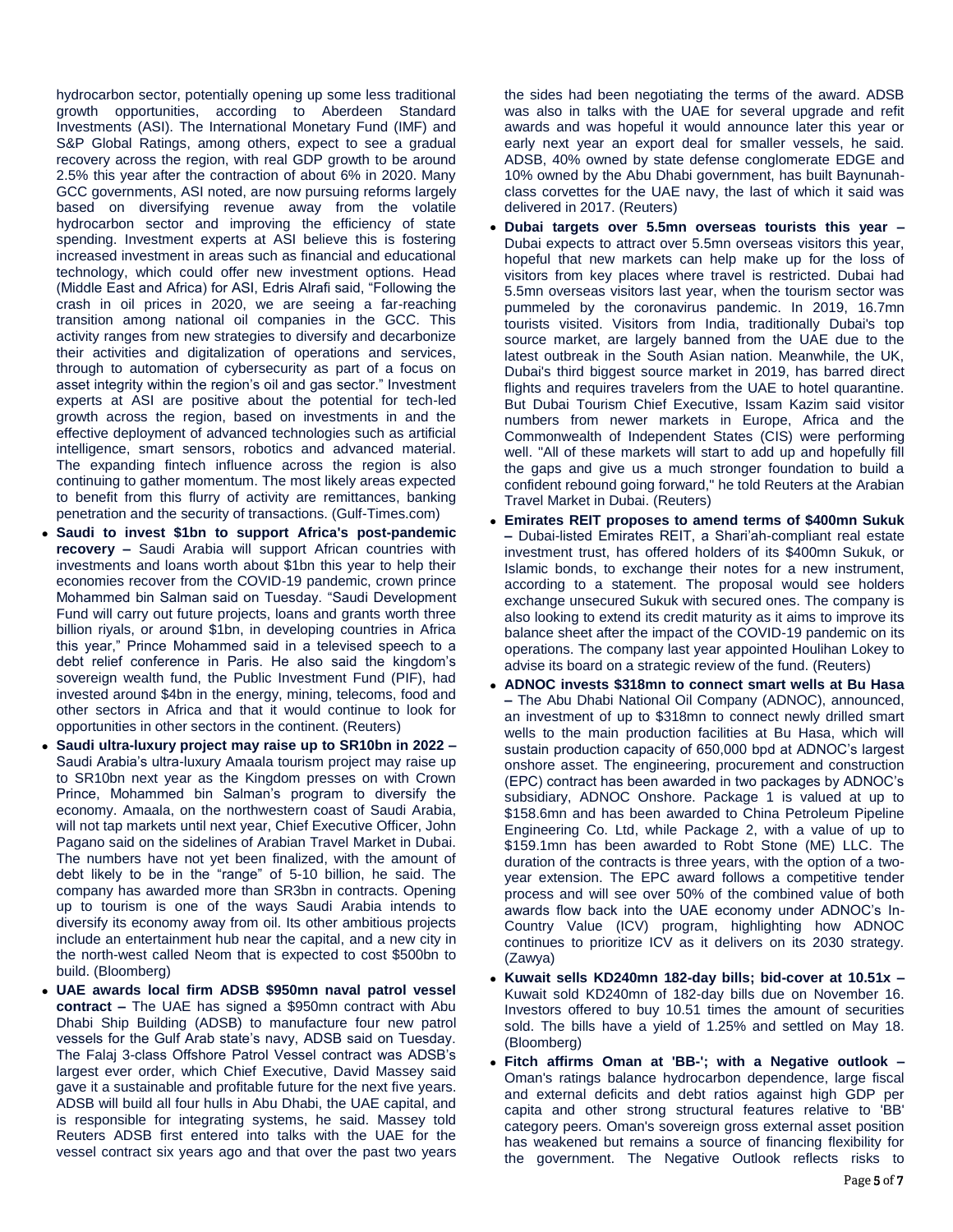sustained enactment of fiscal consolidation plans given the challenging economic and social context. Nonetheless, initial implementation of the Medium-Term Fiscal Plan (MTFP) has boosted prospects for debt reduction. In 2020 Oman's budget deficit increased to 18% of GDP and government debt/GDP spiked to 79% (from 60% in 2019), as oil prices declined by a third and nominal GDP by 15%. Real GDP contracted by an estimated 5.2% owing to coronavirus-related restrictions and lower oil production linked to the OPEC+ agreement. Government debt had already been on a steep uptrend, climbing from 6% of GDP in 2014, amid oil price declines and limited fiscal reforms. SOE debt also increased in 2020, to 44% of GDP from 31% in 2019. Lingering pandemic impacts together with planned fiscal consolidation create challenges for the economic recovery. Fitch forecast 2% real GDP growth in 2021, owing to base effects, following an 8% non-oil contraction in 2020, and higher oil output as OPEC+ cuts taper. Fitch expects growth to strengthen in 2022, to 3.3%, with higher average oil production and greater post-pandemic normalization, before slower growth in 2023-2024 amid ongoing fiscal austerity. The succession of Sultan Haitham bin Tariq following the death of Sultan Qaboos in 2020 has galvanized fiscal policymaking. Initial implementation in 2020-2021 of the Tawazun Program, central to which is the MTFP to reach primary surplus by 2023 and reduce government debt/GDP, has boosted prospects for improving public finances. The MTFP has identified fiscal measures with a potential gross impact of OMR4.7bn by 2024 (about 15% of GDP). This includes OMR1.3bn from shifting oil and gas capex off budget to the newly-formed Energy Development Oman (EDO). (Bloomberg)